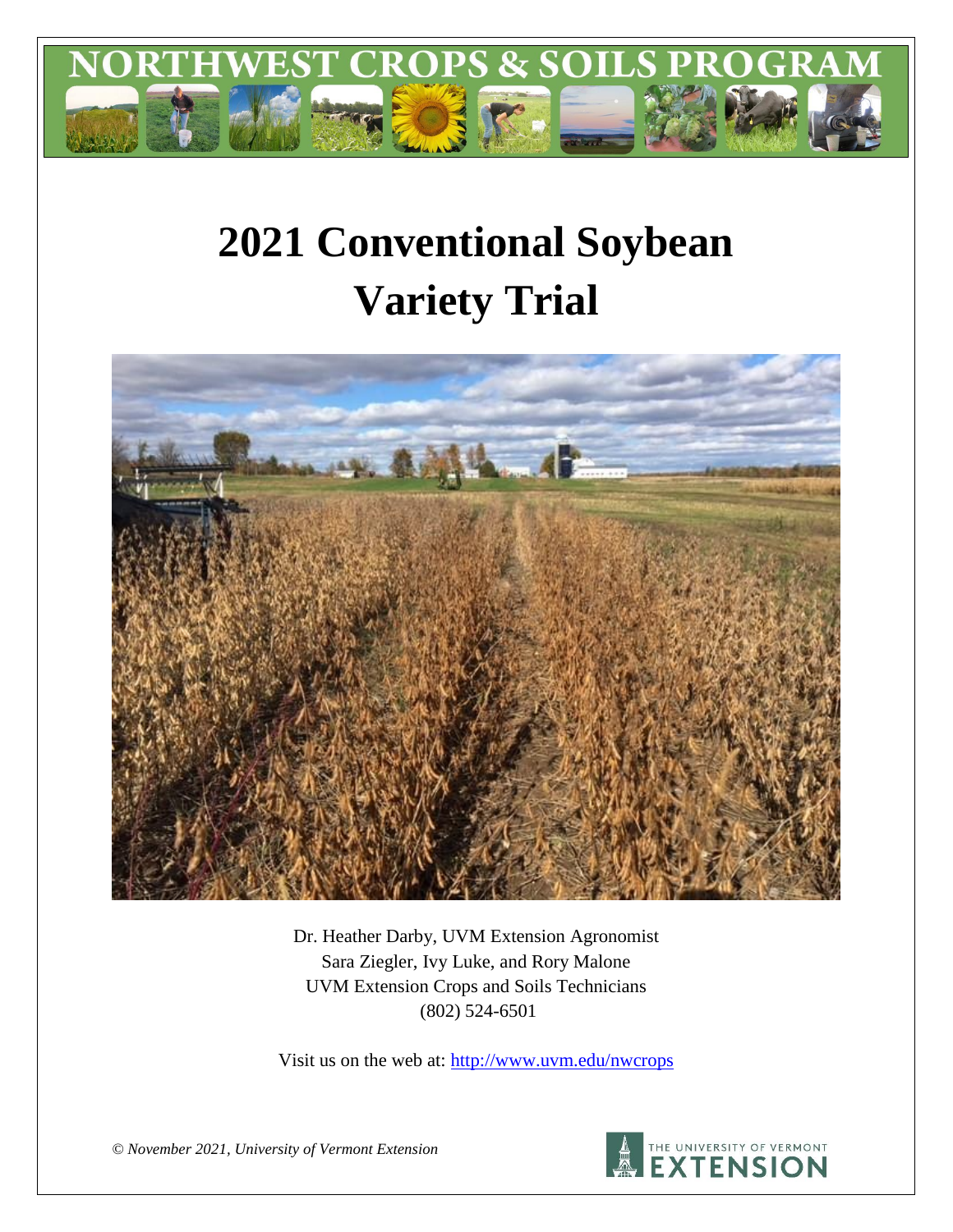## **2021 CONVENTIONAL SOYBEAN VARIETY TRIAL Dr. Heather Darby, University of Vermont Extension [heather.darby\[at\]uvm.edu](mailto:heather.darby@uvm.edu?subject=2012%20Short%20Season%20Corn%20Report)**

In 2021, the University of Vermont Extension Northwest Crops and Soils Team evaluated yield and quality of short season soybean varieties at Borderview Research Farm in Alburgh, VT. Soybeans can be grown for human consumption, animal feed, and biodiesel production. As farmers look to reduce feed costs or diversify markets, soybean acreage across Vermont is increasing. Local research is needed to identify varieties that are best adapted to this region. In an effort to support and expand the local soybean market throughout the northeast, the University of Vermont Extension Northwest Crop and Soils (NWCS) Program, as part of a grant from the Eastern Soybean Board, established a trial in 2021 to evaluate yield and quality of soybean varieties appropriate for the region.

# **MATERIALS AND METHODS**

Several seed companies submitted varieties for evaluation (Table 1). Twenty-nine soybean varieties were evaluated from maturity groups 0, 1, and 2. Details for the varieties including company, genetic traits, and relative maturity are listed in Table 2.

| <b>Asgrow Seed Co.,</b><br>LLC-   | <b>Brevant</b>                        | Dyna-Gro<br>(Crop Protection Services) | Seedway, LLC                       |
|-----------------------------------|---------------------------------------|----------------------------------------|------------------------------------|
| Nathan Holt<br>Bayer Crop Science | Claude Fortin<br>St. Albans, VT 05478 | Tom Barber<br>East Aurora, NY          | Rachel Tomko<br>Bomoseen, VT 05732 |
| Canandaigua, NY                   | 802-363-2803                          | $(716)$ 912-5494                       | $(802)$ 338-6930                   |

**Table 1. Participating companies and contact information.**

The soil type at the Alburgh location was a Covington silty clay loam (Table 3). The seedbed was prepared using a Pottinger Terra Disc prior to seeding. The previous crop was grain corn. Plots were planted on 25- May with a 4-row cone planter with John Deere row units fitted with Almaco seed distribution units (Nevada, IA). Starter fertilizer (9-18-9) was applied at a rate of 5 gal ac<sup>-1</sup>. Plots were 20' long and consisted of two rows spaced at 30 inches. The seeding rate was 185,000 seeds ac<sup>-1</sup>. The plot design was a randomized complete block with three replications. The treatments were 29 varieties that ranged in maturity group from 0.7 to 2.8. Plots were sprayed with Roundup Power Max at a rate of 1 qt  $ac^{-1}$  on 14-Jun to control weeds. Plots were monitored for pest and disease pressure throughout the season. On 31-Aug, plots were assessed for severity of infection with downy mildew (*Peronospora manshurica),* bacterial blight (*Pseudomonas syringae pv. glycinea*), brown spot (*Septoria glycines*), and frogeye leaf spot (*Cercospora sojina*). These were the only pests and diseases observed in the trial. Assessments were made by inspecting each plot and assigning a rating (0-10) where 0 equated to damage/infection not present and 10 equated to infection or damage present on 100% of leaf area. On 26-Oct, the soybeans were harvested using an Almaco SPC50 small plot combine. Seed was cleaned with a small Clipper M2B cleaner (A.T. Ferrell, Bluffton, IN). They were then weighed for plot yield and tested for harvest moisture and test weight using a DICKEY-John Mini-GAC Plus moisture and test weight meter.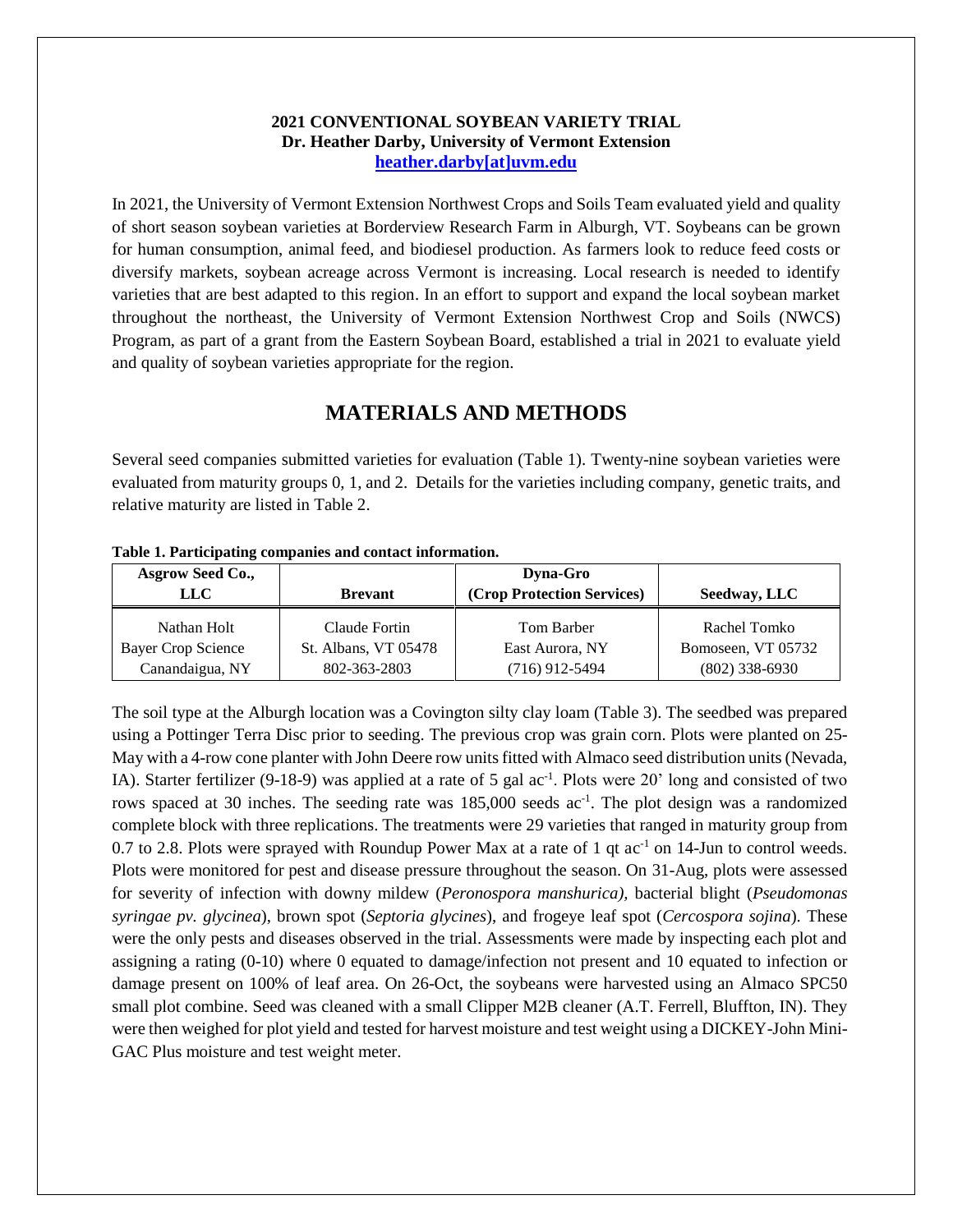| Company        | <b>Variety</b>      | <b>Traits</b>     | <b>Maturity</b> |
|----------------|---------------------|-------------------|-----------------|
| Seedway, LLC   | <b>SG 0720XT</b>    | RR <sub>2</sub> X | 0.7             |
| Seedway, LLC   | <b>SG 1077XT</b>    | RR2X              | 1.0             |
| Seedway, LLC   | <b>SGX 10XTF</b>    | <b>XtendFlex</b>  | 1.0             |
| Asgrow         | AG11XF2             | <b>XtendFlex</b>  | 1.1             |
| <b>Brevant</b> | <b>B119EE</b>       | <b>ENLIST E3</b>  | 1.1             |
| Dyna-Gro       | S12EN72             | <b>ENLIST E3</b>  | 1.2             |
| Dyna-Gro       | S12XF92             | <b>XtendFlex</b>  | 1.2             |
| Seedway, LLC   | SG <sub>12XTF</sub> | <b>XtendFlex</b>  | 1.2             |
| Seedway, LLC   | <b>SG 13E3</b>      | <b>ENLIST E3</b>  | 1.3             |
| Seedway, LLC   | <b>SG 1320E3</b>    | <b>ENLIST E3</b>  | 1.3             |
| Asgrow         | AG14XF2             | <b>XtendFlex</b>  | 1.4             |
| <b>Brevant</b> | <b>B149EE</b>       | <b>ENLIST E3</b>  | 1.4             |
| Seedway, LLC   | <b>SG 1432XTF</b>   | <b>XtendFlex</b>  | 1.4             |
| Dyna-Gro       | S15XF82             | <b>XtendFlex</b>  | 1.5             |
| Asgrow         | AG15XF2             | <b>XtendFlex</b>  | 1.5             |
| Dyna-Gro       | S17XF02             | <b>XtendFlex</b>  | 1.7             |
| Seedway, LLC   | SG 1708GTLL         | <b>GTLL</b>       | 1.7             |
| Seedway, LLC   | <b>SG 1776RR</b>    | RR <sub>2</sub> Y | 1.7             |
| Asgrow         | AG17XF2             | <b>XtendFlex</b>  | 1.7             |
| <b>Brevant</b> | <b>B171EE</b>       | <b>ENLIST E3</b>  | 1.7             |
| Dyna-Gro       | S18EN52             | <b>ENLIST E3</b>  | 1.8             |
| Seedway, LLC   | <b>SG 1863XT</b>    | RR <sub>2</sub> X | 1.8             |
| Asgrow         | AG18XF1             | <b>XtendFlex</b>  | 1.8             |
| Seedway, LLC   | SG 1945             | <b>ENLIST E3</b>  | 1.9             |
| Seedway, LLC   | <b>SG 2055XT</b>    | RR2X              | 2.0             |
| <b>Brevant</b> | <b>B210EE</b>       | <b>ENLIST E3</b>  | 2.1             |
| Seedway, LLC   | SG 2120E3           | <b>ENLIST E3</b>  | 2.1             |
| Seedway, LLC   | SG 2217GTLL         | <b>GTLL</b>       | 2.2             |
| Seedway, LLC   | <b>SG 2832XT</b>    | RR2X              | 2.8             |

**Table 2. Soybean varieties evaluated in Alburgh, VT, 2021.**

ENLIST E3- These soybeans are resistant to 2, 4-D, glyphosate, and glufosinate herbicides.

GT LL- These soybeans are resistant to glyphosate and glufosinate herbicides.

RR2X – Roundup Ready 2 Xtend soybeans are resistant to glyphosate and dicamba herbicides.

RR2Y – Roundup Ready 2 Yield soybeans contain genes to increase the number of 3, 4, and 5-bean pods per plant.

XtendFlex- These soybeans are resistant to dicamba, glyphosate, and glufosinate herbicides.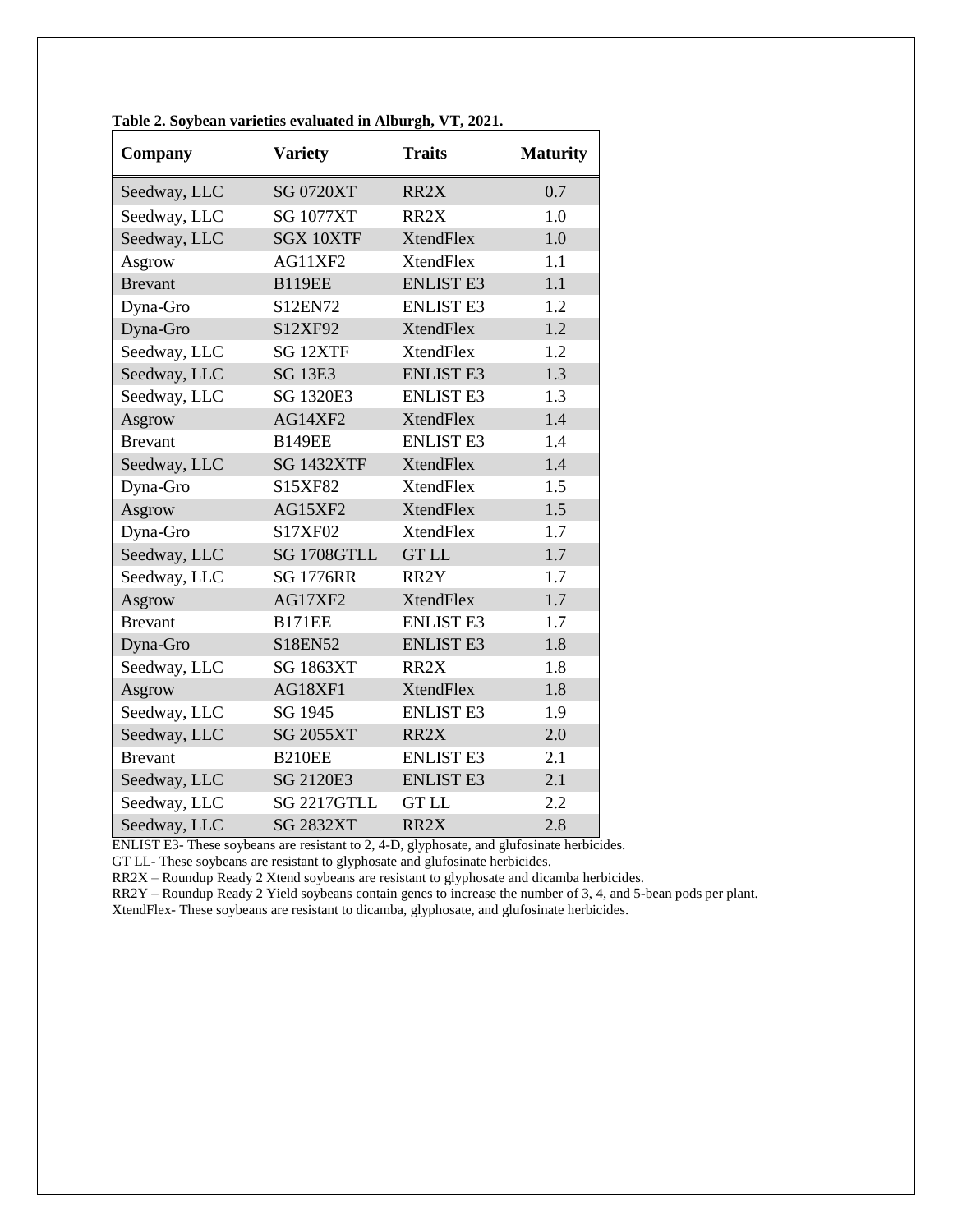|                                     | <b>Borderview Research Farm Alburgh, VT</b> |  |  |  |
|-------------------------------------|---------------------------------------------|--|--|--|
| Soil type                           | Covington silty clay loam                   |  |  |  |
| Previous crop                       | Grain corn                                  |  |  |  |
| Tillage operations                  | Pottinger Terra Disc                        |  |  |  |
| Plot size (feet)                    | 5 x 20                                      |  |  |  |
| Row spacing (inches)                | 30                                          |  |  |  |
| Starter fertilizer (lbs $ac^{-1}$ ) | 5 gal $\text{ac}^{-1}$ (9-18-9)             |  |  |  |
| Weed control                        | Roundup Power Max 1 qt ac <sup>-1</sup>     |  |  |  |
|                                     | $14$ -Jun                                   |  |  |  |
| Planting date                       | $25-May$                                    |  |  |  |
| Harvest date                        | $26$ -Oct                                   |  |  |  |

| Table 3. Soybean trial specifics for Alburgh, VT, 2021. |  |  |
|---------------------------------------------------------|--|--|
|                                                         |  |  |

Yield and stand characteristic data were analyzed using the mixed model procedure of SAS (SAS Institute, 1999). Replications within trials were treated as random effects, and hybrids were treated as fixed. Hybrid mean comparisons for harvest characteristics and disease data were made using the Least Significant Difference (LSD) procedure when the F-test was considered significant ( $p<0.10$ ). Hybrid mean pairwise comparisons for yield were made using the Tukey-Kramer adjustment. Treatments were considered different at the 0.10 level of significance.

Variations in yield and quality can occur because of variations in genetics, soil, weather, and other growing conditions. Statistical analysis makes it possible to determine whether a difference among hybrids is real or whether it might have occurred due to other variations in the field. At the bottom of each table a LSD

value is presented for each variable (i.e. yield). Least Significant Differences (LSDs) at the 0.10 level of significance are shown. Where the difference between two hybrids within a column is equal to or greater than the LSD value at the bottom of the column, you can be sure that for 9 out of 10 times, there is a real difference between the two hybrids. In this example, hybrid C is significantly different from hybrid A but not from hybrid B. The difference between C and B is equal to 1.5,

| <b>Hybrid</b> | Yield  |  |  |  |  |
|---------------|--------|--|--|--|--|
| A             | 6.0    |  |  |  |  |
| B             | $7.5*$ |  |  |  |  |
| C             | $9.0*$ |  |  |  |  |
| <b>LSD</b>    | 2.0    |  |  |  |  |

which is less than the LSD value of 2.0. This means that these hybrids did not differ in yield. The difference between C and A is equal to 3.0, which is greater than the LSD value of 2.0. This means that the yields of these hybrids were significantly different from one another.

## **RESULTS**

Weather data was recorded with a Davis Instrument Vantage Pro2 weather station, equipped with a WeatherLink data logger at Borderview Research Farm in Alburgh, VT (Table 4). The season began with cooler than normal temperatures. However, temperatures were above normal for much of the summer except for July which was over 4 degrees cooler than normal. These temperatures contributed to above normal Growing Degree Day (GDD) accumulations of 2830 May through October, 143 above the 30-year normal. Rainfall was below normal for much of the season with the region being designated as D0, abnormally dry or D1, moderate drought (Drought.gov) throughout the season. Much of the rain that fell throughout the season came in short duration storms.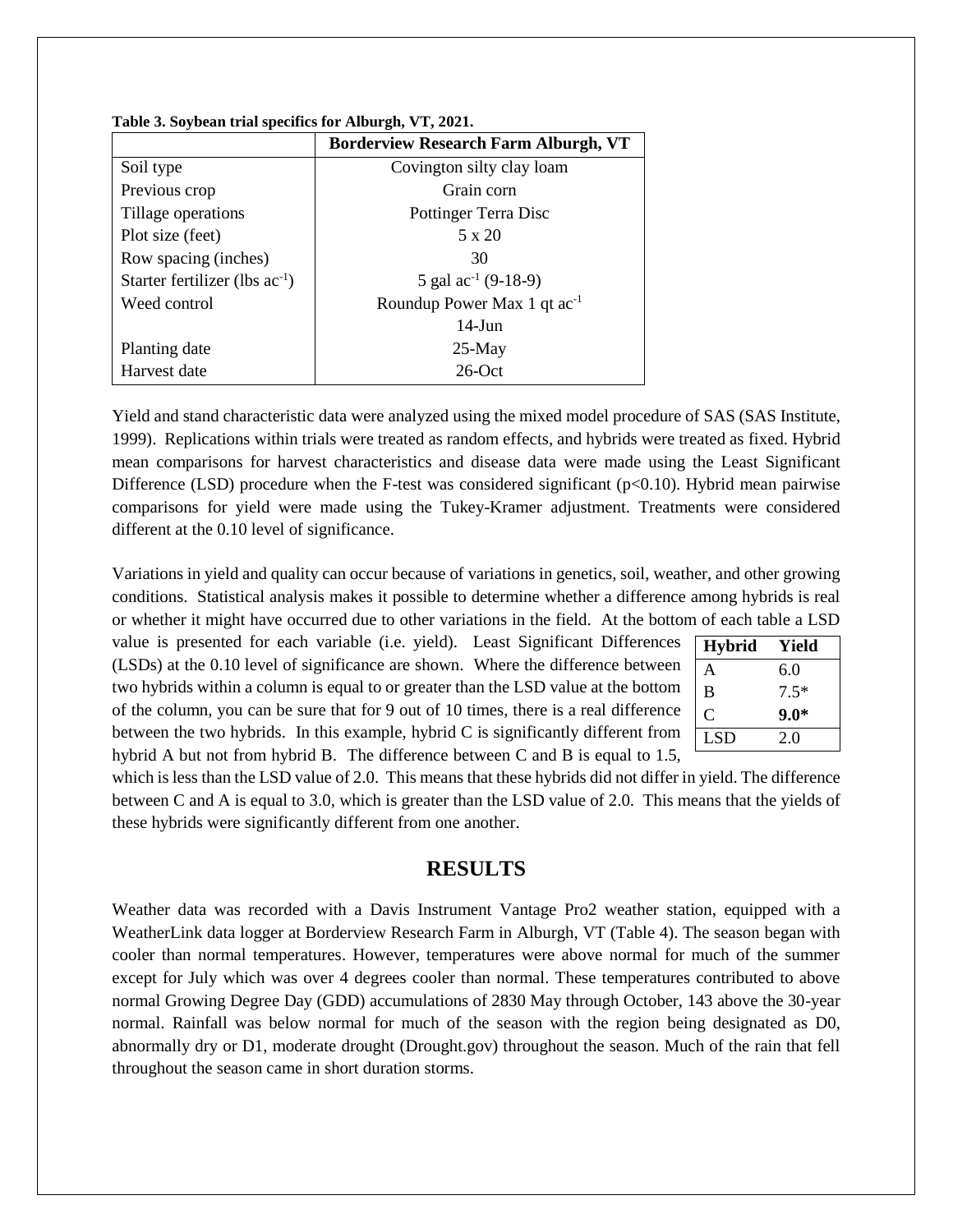| Alburgh, VT                         | May     | Jun     | Jul     | Aug     | Sep  | Oct  |
|-------------------------------------|---------|---------|---------|---------|------|------|
| Average temperature $({}^{\circ}F)$ | 58.4    | 70.3    | 68.1    | 74.0    | 62.8 | 54.4 |
| Departure from normal               | $-0.03$ | 2.81    | $-4.31$ | 3.25    | 0.14 | 4.07 |
|                                     |         |         |         |         |      |      |
| Precipitation (inches)              | 0.66    | 3.06    | 2.92    | 2.29    | 4.09 | 6.23 |
| Departure from normal               | $-3.10$ | $-1.20$ | $-1.14$ | $-1.25$ | 0.42 | 2.40 |
|                                     |         |         |         |         |      |      |
| Growing Degree Days (50-86°F)       | 334     | 597     | 561     | 727     | 394  | 217  |
| Departure from normal               | 33      | 73      | $-134$  | 85      | 7    | 79   |

#### **Table 4. Weather data for Alburgh, VT, 2021.**

Based on weather data from a Davis Instruments Vantage Pro2 with WeatherLink data logger.

Historical averages are for 30 years of NOAA data (1991-2020) from Burlington, VT.

Soybeans were harvested on 26-Oct. Harvest results are shown in Table 5. Although above average precipitation fell in October, all soybeans were harvestable. However, the average moisture content of 21.5% indicated that supplemental drying would be required for safe storage. Test weights ranged from 53.0 to 55.6 lbs bu<sup>-1</sup>. All soybean varieties produced test weights below the industry standard of 60 lbs bu<sup>-1</sup>. This was likely influenced by the drought conditions that persisted through the season, especially during critical developmental stages including pod formation and seed fill. Yields ranged from 2532 to 3959 lbs ac<sup>-1</sup> or 46.9 to 73.7 bu ac<sup>-1</sup> and averaged 3357 lbs  $ac^{-1}$  or 62.3 bu  $ac^{-1}$ . The highest yielding variety, Seedway, LLC variety SG 2055, performed statistically similarly to 8 other varieties across maturities 1.2 to 2.8. These data suggest that soybeans from maturity groups 1-2 can produce high yields in northern climates. However, it is important to note some large differences between varieties even within similar relative maturities. For example, the three varieties with relative maturity 1.2 ranged in yield from  $46.9$  to 71.4 bu ac<sup>-1</sup>. These data highlight the importance of utilizing local variety evaluation information in variety selection. Comparisons between all varieties can be seen in Figure 1, where varieties that are marked with an asterisk (\*) yielded statistically similarly to the top performer.

Soybeans experienced little pest and disease pressure throughout the season (Table 6). Bacterial blight was observed on some varieties, however, differences were not statistically significant. Infections of frogeye leaf spot and Septoria brown spot were low. Severity of downy mildew infection ranged widely with rankings from 0.00-6.67. Unlike 2020, this year downy mildew infection severity varied across all maturities and was not limited to longer season varieties. These apparent differences in disease susceptibility are important to consider when selecting a variety as performance may be more severely impacted in wetter years with more disease pressure.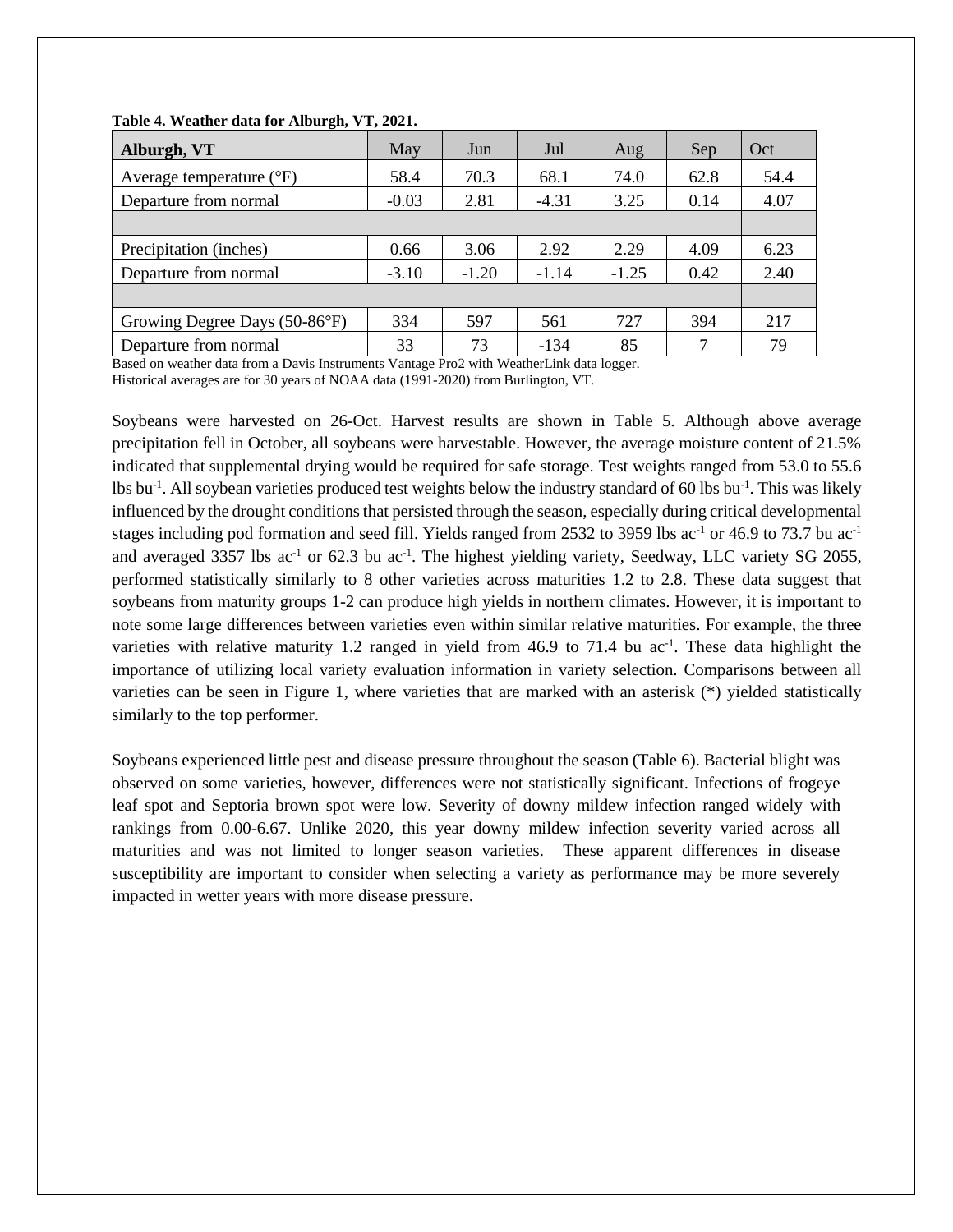| Company            | <b>Variety</b> | <b>Relative</b><br>maturity | <b>Harvest</b><br>moisture | <b>Test</b><br>weight  | Yield $@13\%$<br>moisture |              |  |
|--------------------|----------------|-----------------------------|----------------------------|------------------------|---------------------------|--------------|--|
|                    |                |                             | $\%$                       | $lbs$ bu <sup>-1</sup> | $lbs$ ac <sup>-1</sup>    | bu $ac^{-1}$ |  |
| Seedway, LLC       | SG 0720        | 0.7                         | 23.3                       | 53.4                   | 2660                      | 49.8         |  |
| Seedway, LLC       | SG 1077        | 1.0                         | 22.5                       | 53.2                   | 2583                      | 48.6         |  |
| Seedway, LLC       | SGX10XTF       | 1.0                         | 21.6                       | 54.1                   | 3221                      | 59.6         |  |
| Asgrow             | AG11XF2        | 1.1                         | 19.2                       | 55.6                   | 3309                      | 59.6         |  |
| <b>Brevant</b>     | <b>B119EE</b>  | 1.1                         | 21.9                       | 53.5                   | 3146                      | 58.8         |  |
| Dyna-Gro           | S12EN72        | 1.2                         | 22.2                       | 53.6                   | 3827*†                    | $71.4*$      |  |
| Dyna-Gro           | S12XF92        | 1.2                         | 21.9                       | 53.9                   | 3179                      | 59.0         |  |
| Seedway, LLC       | 12XTF          | 1.2                         | 21.9                       | 53.9                   | 2532                      | 46.9         |  |
| Seedway, LLC       | 13E3           | 1.3                         | 21.7                       | 53.6                   | 3098                      | 57.8         |  |
| Seedway, LLC       | SG 1320        | 1.3                         | 21.7                       | 54.0                   | 3332                      | 61.7         |  |
| Asgrow             | AG14XF2        | 1.4                         | 21.8                       | 53.8                   | 3242                      | 60.3         |  |
| <b>Brevant</b>     | <b>B149EE</b>  | 1.4                         | 20.8                       | 54.6                   | 3323                      | 60.9         |  |
| Seedway, LLC       | 1432XTF        | 1.4                         | 20.7                       | 53.0                   | 3743*                     | $70.5*$      |  |
| Dyna-Gro           | S15XF82        | 1.5                         | 21.7                       | 53.3                   | 3774*                     | 70.9*        |  |
| Asgrow             | AG15XF2        | 1.5                         | 21.7                       | 54.0                   | 3374                      | 62.6         |  |
| Dyna-Gro           | S17XF02        | 1.7                         | 19.4                       | 55.6                   | 3612*                     | $64.8*$      |  |
| Seedway, LLC       | SG 1708        | 1.7                         | 22.2                       | 53.8                   | 3205                      | 59.6         |  |
| Seedway, LLC       | SG 1776        | $1.7\,$                     | 22.4                       | 53.0                   | 3614                      | 68.1         |  |
| Asgrow             | AG17XF2        | 1.7                         | 20.3                       | 54.7                   | 3547                      | 64.8         |  |
| <b>Brevant</b>     | <b>B171EE</b>  | 1.7                         | 21.0                       | 54.3                   | 3217                      | 59.2         |  |
| Dyna-Gro           | S18EN52        | 1.8                         | 21.6                       | 53.9                   | 3577*                     | 66.4*        |  |
| Seedway, LLC       | SG 1863        | 1.8                         | 21.2                       | 53.6                   | 3041                      | 56.8         |  |
| Asgrow             | AG18XF1        | 1.8                         | 22.9                       | 53.1                   | 3662*                     | 68.9*        |  |
| Seedway, LLC       | SG 1945        | 1.9                         | 20.3                       | 54.8                   | 3930                      | 71.7         |  |
| Seedway, LLC       | SG 2055        | 2.0                         | 21.5                       | 53.7                   | 3959                      | 73.7         |  |
| <b>Brevant</b>     | <b>B210EE</b>  | 2.1                         | 22.5                       | 53.6                   | 3242                      | 60.4         |  |
| Seedway, LLC       | SG 2120        | 2.1                         | 21.0                       | 54.4                   | 3316                      | 60.9         |  |
| Seedway, LLC       | SG 2217        | 2.2                         | 21.5                       | 53.4                   | 3352                      | 62.7         |  |
| Seedway, LLC       | SG 2832        | 2.8                         | 21.3                       | 53.6                   | 3741*                     | $69.8*$      |  |
| LSD $(p = 0.10)$ : |                |                             | NS <sub>§</sub>            | <b>NS</b>              | 526                       | 9.70         |  |
| Trial mean         |                |                             | 21.5                       | 53.9                   | 3357                      | 62.3         |  |

### **Table 5. Harvest characteristics of soybean varieties – Alburgh, VT, 2021.**

**†**Values in **bold** indicate the top performer for the production metric and varieties with an asterisk \* performed statistically similarly to the top performer.

‡LSD –Least significant difference at p=0.10

§NS- No statistical difference between varieties for the performance metric.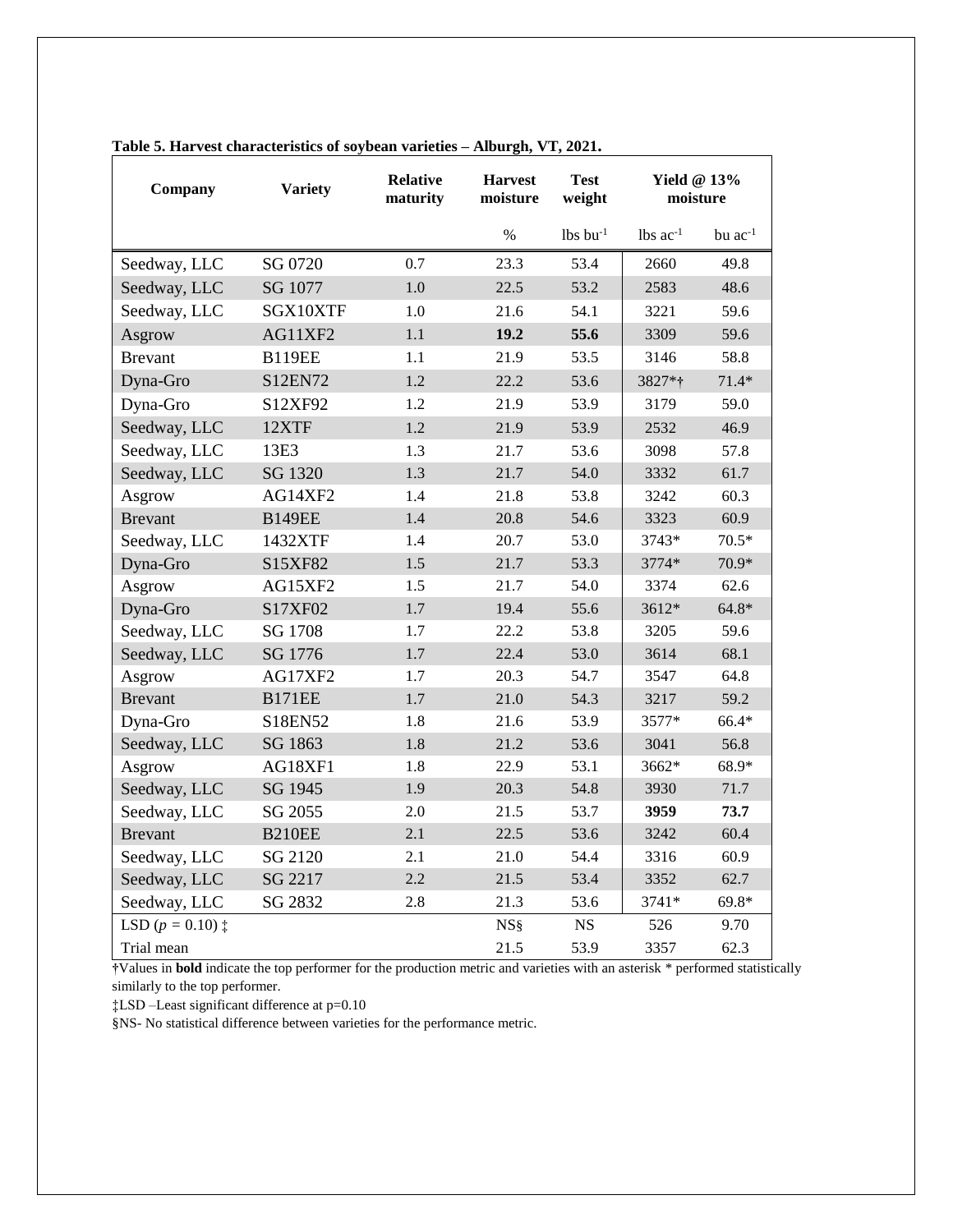| Company            | <b>Variety</b> | <b>Relative</b><br><b>Maturity</b> | <b>Bacterial</b><br><b>Downy</b><br>Frogeye<br>blight<br>mildew<br>leaf spot |          |          | Septoria<br>brown spot |
|--------------------|----------------|------------------------------------|------------------------------------------------------------------------------|----------|----------|------------------------|
|                    |                |                                    | $0-10$ scalet                                                                |          |          |                        |
| Seedway, LLC       | SG 0720        | 0.7                                | 0.667                                                                        | 3.000    | $0.333*$ | 1.67                   |
| Seedway, LLC       | SG 1077        | 1.0                                | 0.333                                                                        | 2.000    | $0.333*$ | $0.667*$               |
| Seedway, LLC       | SGX10XTF       | 1.0                                | 0.333                                                                        | $0.667*$ | 1.00     | 1.00                   |
| Asgrow             | AG11XF2        | 1.1                                | 0.333                                                                        | $1.00*$  | 0.667    | 1.00                   |
| <b>Brevant</b>     | <b>B119EE</b>  | 1.1                                | 0.00                                                                         | $1.33*$  | 0.667    | $0.667*$               |
| Dyna-Gro           | S12EN72        | 1.2                                | 0.00                                                                         | $1.33*$  | $0.333*$ | $0.333*$               |
| Dyna-Gro           | S12XF92        | 1.2                                | 0.00                                                                         | $0.333*$ | 2.00     | 1.67                   |
| Seedway, LLC       | 12XTF          | 1.2                                | 0.00                                                                         | $0.00*$  | 1.33     | $0.000*$               |
| Seedway, LLC       | 13E3           | 1.3                                | 0.333                                                                        | $1.00*$  | $0.333*$ | $0.333*$               |
| Seedway, LLC       | SG 1320        | 1.3                                | 0.333                                                                        | 2.33     | $0.333*$ | $0.000*$               |
| Asgrow             | AG14XF2        | 1.4                                | 0.00                                                                         | 2.00     | 0.667    | 1.33                   |
| <b>Brevant</b>     | <b>B149EE</b>  | 1.4                                | 0.00                                                                         | 4.67     | 0.667    | $0.000*$               |
| Seedway, LLC       | 1432XTF        | 1.4                                | 0.00                                                                         | $1.00*$  | 0.667    | $0.333*$               |
| Dyna-Gro           | S15XF82        | 1.5                                | 0.333                                                                        | $1.00*$  | 1.00     | $0.667*$               |
| Asgrow             | AG15XF2        | 1.5                                | 0.333                                                                        | $0.333*$ | 1.00     | $0.667*$               |
| Dyna-Gro           | S17XF02        | 1.7                                | 0.00                                                                         | 1.67     | $0.333*$ | $0.667*$               |
| Seedway, LLC       | SG 1708        | 1.7                                | 0.00                                                                         | $1.00*$  | $0.333*$ | $0.667*$               |
| Seedway, LLC       | SG 1776        | 1.7                                | 0.00                                                                         | $0.333*$ | $0.333*$ | $0.333*$               |
| Asgrow             | AG17XF2        | 1.7                                | 0.667                                                                        | $1.00*$  | 1.00     | $0.000*$               |
| <b>Brevant</b>     | <b>B171EE</b>  | 1.7                                | 0.333                                                                        | 2.00     | $0.000*$ | $0.333*$               |
| Dyna-Gro           | S18EN52        | 1.8                                | 0.00                                                                         | 6.67     | $0.000*$ | 1.00                   |
| Seedway, LLC       | SG 1863        | 1.8                                | 0.00                                                                         | 0.000    | 0.667    | $0.333*$               |
| Asgrow             | AG18XF1        | 1.8                                | 0.00                                                                         | 2.00     | 1.00     | 1.00                   |
| Seedway, LLC       | SG 1945        | 1.9                                | 0.333                                                                        | 4.33     | $0.000*$ | $0.333*$               |
| Seedway, LLC       | SG 2055        | 2.0                                | 0.00                                                                         | $0.000*$ | 1.00     | $0.667*$               |
| <b>Brevant</b>     | <b>B210EE</b>  | 2.1                                | 0.333                                                                        | $0.000*$ | 1.00     | $0.667*$               |
| Seedway, LLC       | SG 2120        | 2.1                                | 0.00                                                                         | 2.33     | $0.000*$ | $0.667*$               |
| Seedway, LLC       | SG 2217        | 2.2                                | 0.00                                                                         | 3.33     | 0.000    | 0.000                  |
| Seedway, LLC       | SG 2832        | 2.8                                | 0.00                                                                         | $0.667*$ | $0.333*$ | $0.333*$               |
| LSD $(p = 0.10)$ § |                |                                    | <b>NS¥</b>                                                                   | 1.36     | 0.563    | 0.741                  |
| <b>Trial Mean</b>  |                |                                    | 0.161                                                                        | 1.63     | 0.598    | 0.598                  |

**Table 6. Disease and stand characteristics of soybean varieties – Alburgh, VT, 2021.**

 $\frac{1}{10}$  to 10 scale; rating of 0 = no infection or damage and rating of 10 = 100% infection or damage.

‡Values in **bold** indicate the top performer for the production metric and varieties with an asterisk \* performed statistically similarly to the top performer.

§LSD –Least significant difference at p=0.10.

¥NS- No statistical difference between varieties for the performance metric.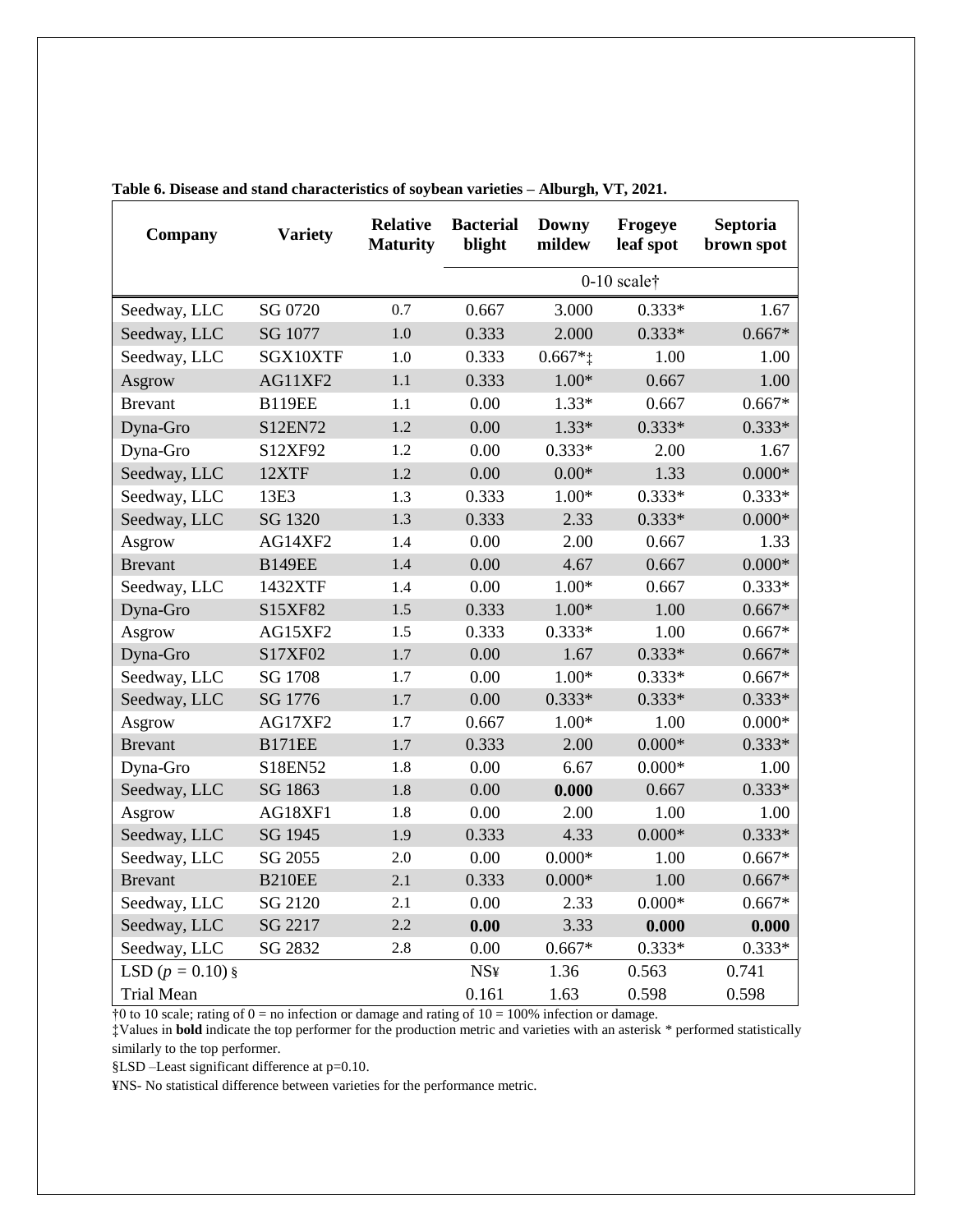## **DISCUSSION**

Overall, soybean varieties performed well averaging over  $62$  bu ac<sup>-1</sup> despite very droughty conditions through much of the season. Under these conditions, all soybean varieties, ranging in relative maturity from 0.7 to 2.8, reached maturity and a harvestable moisture, but all required additional drying in order to be stored safely. Although little pest and disease pressure was observed, some differences were still observed and highlight the importance of local variety evaluation in soybean variety selection. Overall, these data suggest that soybeans in maturity groups 0, 1, and 2 can produce high yields under conventional management in Vermont's northern climate. It is important to remember that these data only represent one year at one location and therefore should not solely be used to make management decisions.

## **ACKNOWLEDGEMENTS**

UVM Extension Northwest Crops and Soils Program would like to thank Eastern Soybean Region Board for the funding for this trial. We would also like to acknowledge Roger Rainville and the staff at Borderview Research Farm for their generous help with this research trial as well as Henry Blair, John Bruce, Catherine Davidson, Hillary Emick, Scott Lewins, and Lindsey Ruhl for their assistance with data collection and entry. We would also like to thank the seed companies for their seed and cooperation in this study. The information is presented with the understanding that no product discrimination is intended and no endorsement of any product mentioned or criticism of unnamed products is implied.

*UVM Extension helps individuals and communities put researchbased knowledge to work.*



Issued in furtherance of Cooperative Extension work, Acts of May 8 and June 30, 1914, in cooperation with the United States Department of Agriculture. University of Vermont Extension, Burlington, Vermont. University of Vermont Extension, and U.S. Department of Agriculture, cooperating, offer education and employment to everyone without regard to race, color, national origin, gender, religion, age, disability, political beliefs, sexual orientation, and marital or familial status.